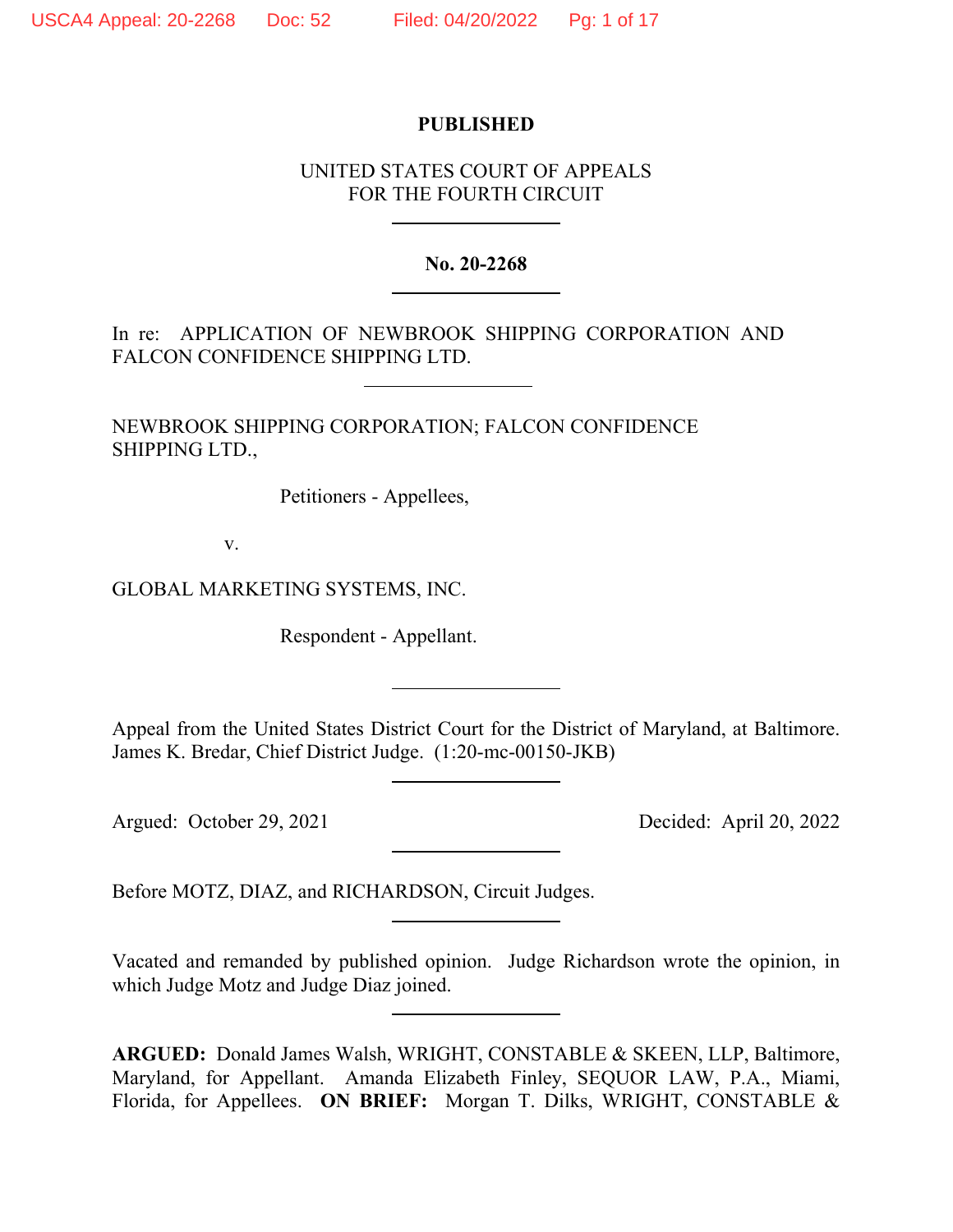SKEEN, LLP, Baltimore, Maryland, for Appellant. Gregory S. Grossman, SEQUOR LAW, P.A., Miami, Florida; Jodie E. Buchman, Pierce C. Murphy, SILVERMAN THOMPSON SLUTKIN WHITE, Baltimore, Maryland, for Appellees.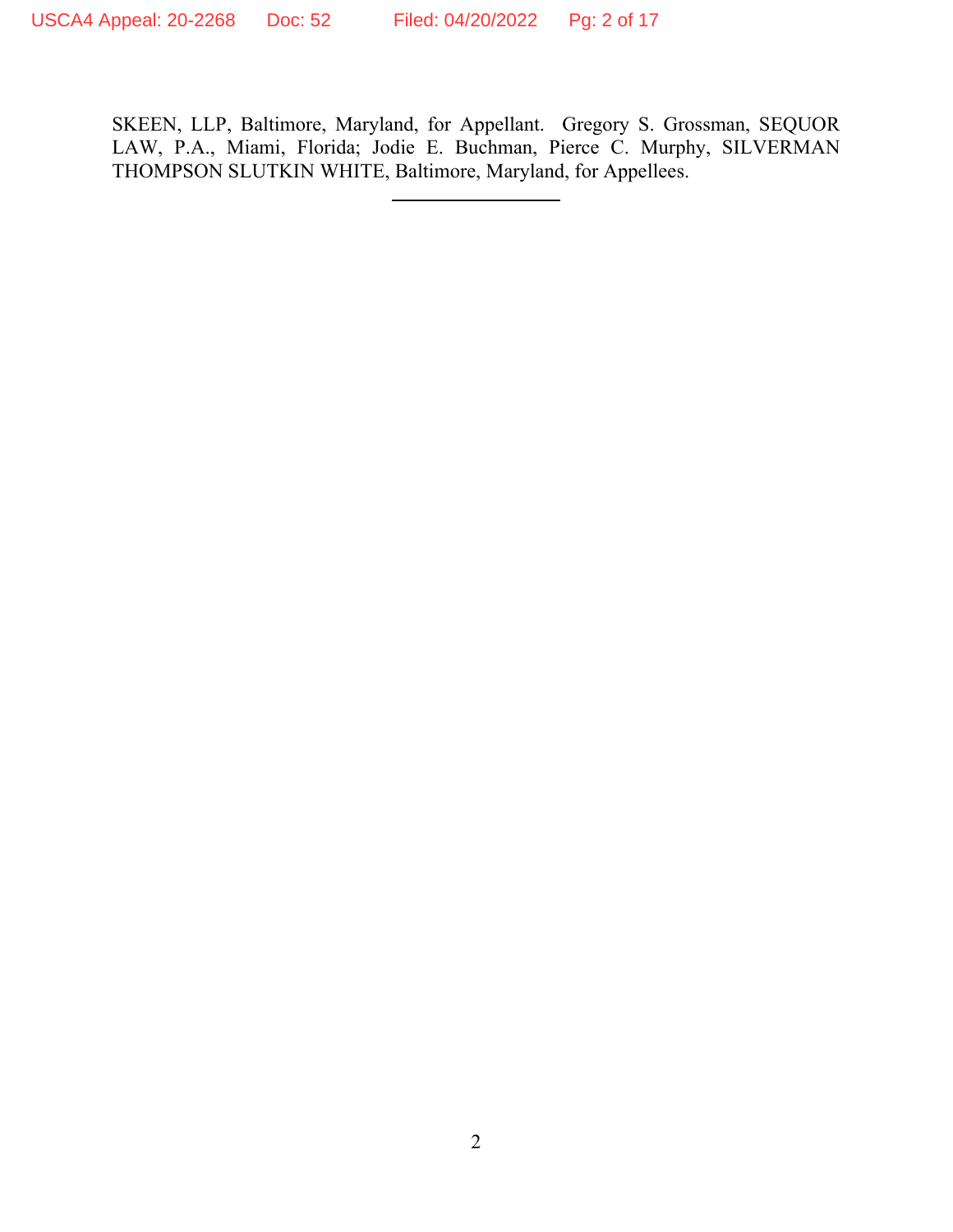RICHARDSON, Circuit Judge:

Nadella Corporation bought a ship, the MV *Falcon Carrier*, for scrap from Falcon Carrier Shipping Limited. Unbeknownst to Nadella, the ship was encumbered by \$368,000 of debt. To recover that debt, the debt holder "arrested"<sup>[1](#page-2-0)</sup> Nadella's new ship. Nadella then tried to recover that debt from the ship's seller Falcon Carrier Shipping. These efforts have led to actual or planned legal action in four countries across multiple continents and the arrest of two other ships. In the latest legal flare up, Newbrook Shipping—the owner of those two ships arrested by Nadella—sued Nadella in South Africa and was considering another lawsuit in Nevis, a small island nation in the Caribbean. To support those actions, Newbrook applied in Maryland federal court for an ex parte order under 28 U.S.C. § 1782 authorizing discovery from Nadella's purported parent company, Global Marketing Systems. The district court seemed to reject discovery for the speculative "proceeding" in Nevis but then granted the full application.

<span id="page-2-0"></span> $<sup>1</sup>$  Admiralty disputes often involve harm on the high seas or in multiple jurisdictions,</sup> and ship ownership can be uncertain. Because this confusion can make recovery difficult in a normal legal proceeding, liability can attach to the ship itself. *Perez & Compania (Cataluna), S.A. v. M/V Mexico I*, 826 F.2d 1449, 1451 (5th Cir. 1987). Parties allegedly harmed by the ship, such as those bringing claims for maritime torts or contract breaches, are said to have a "maritime lien" on the ship (or its cargo), and the maritime lien "confer[s] the right to sue the vessel itself *in rem*." *Bank One, La. N.A. v. Mr. Dean MV*, 293 F.3d 830, 832 (5th Cir. 2002); *see Amstar Corp. v. S/S Alexandros T.*, 664 F.2d 904, 908–09 (4th Cir. 1981); Barry Hunsaker, Jr., *Due Process in Admiralty Arrest and Attachment*, 56 Tex. L. Rev. 1091, 1093 (1978). These liens are enforced by "arresting" ships. In America, when a plaintiff files a complaint in federal court asserting a maritime lien through an *in rem* proceeding against the ship, "the clerk of the admiralty court issues a warrant for the arrest of the property and delivers it to the marshal for service." Hunsaker, *supra*, at 1095 (citing Fed. R. Civ. P. supp. rule  $C(3)$ ). The marshal then seizes the ship as security to ensure payment from the ship's owner. Fed. R. Civ. P., supp. rule  $C(3)$ –(4). Similar procedures exist, as relevant here, in Bangladesh and South Africa.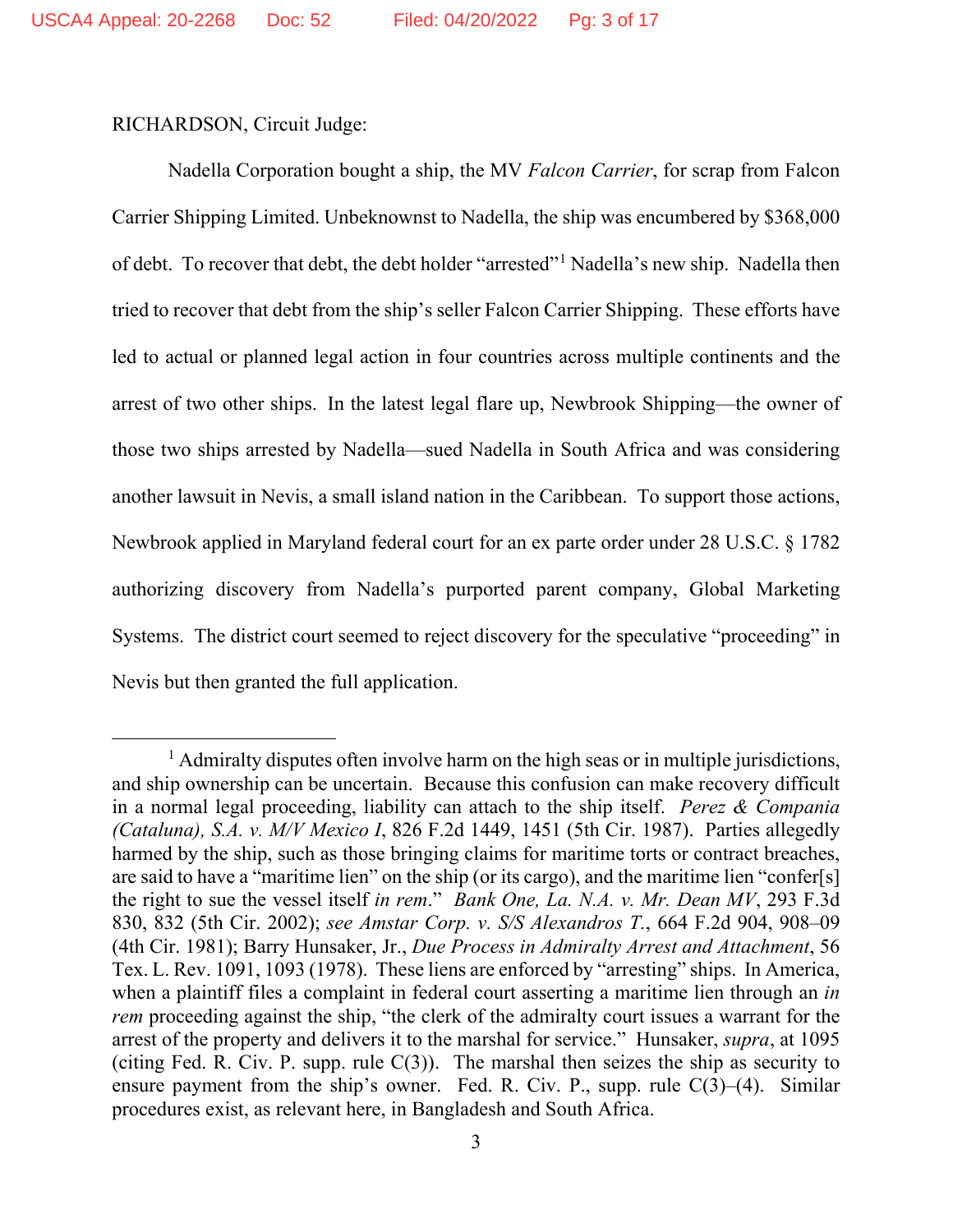Global Marketing argues that the district court substantively erred in granting the entire application for discovery. Global Marketing also argues that the district court erred in approving service of process. We agree, vacating and remanding for further proceedings consistent with this opinion.

### **I. Background**

### **A. The MV** *Falcon Carrier***'s sale**

In 2013, Falcon Carrier Shipping Limited sold the MV *Falcon Carrier* ("*Carrier*") to the Nadella Corporation. In doing so, Falcon Carrier Shipping warranted that the *Carrier* was free from liabilities and debts and agreed to indemnify Nadella for any claims. Nadella, a Nevis corporation owned by Global Marketing, bought the *Carrier* for scrap.

#### **B. The MV** *Falcon Carrier***'s arrest**

After Nadella bought the *Carrier*, another company, Samchira, arrested the *Carrier* in the Supreme Court of Bangladesh. That action sought to recover around \$368,000 of pre-sale debt associated with the ship. As a result, Nadella sought recovery for breach of contract from Falcon Carrier Shipping. That breach-of-contract claim is now being arbitrated in Singapore.

### **C. The MV** *Falcon Traveller***'s arrest**

As security for its claim against Falcon Carrier Shipping, Nadella also began arrest proceedings in South Africa against a different ship, the MV *Falcon Traveller* ("*Traveller*"). The *Traveller* was owned by Newbrook. But Nadella argued that, despite this nominal difference in ownership, the *Traveller* and the *Carrier* were indirectly owned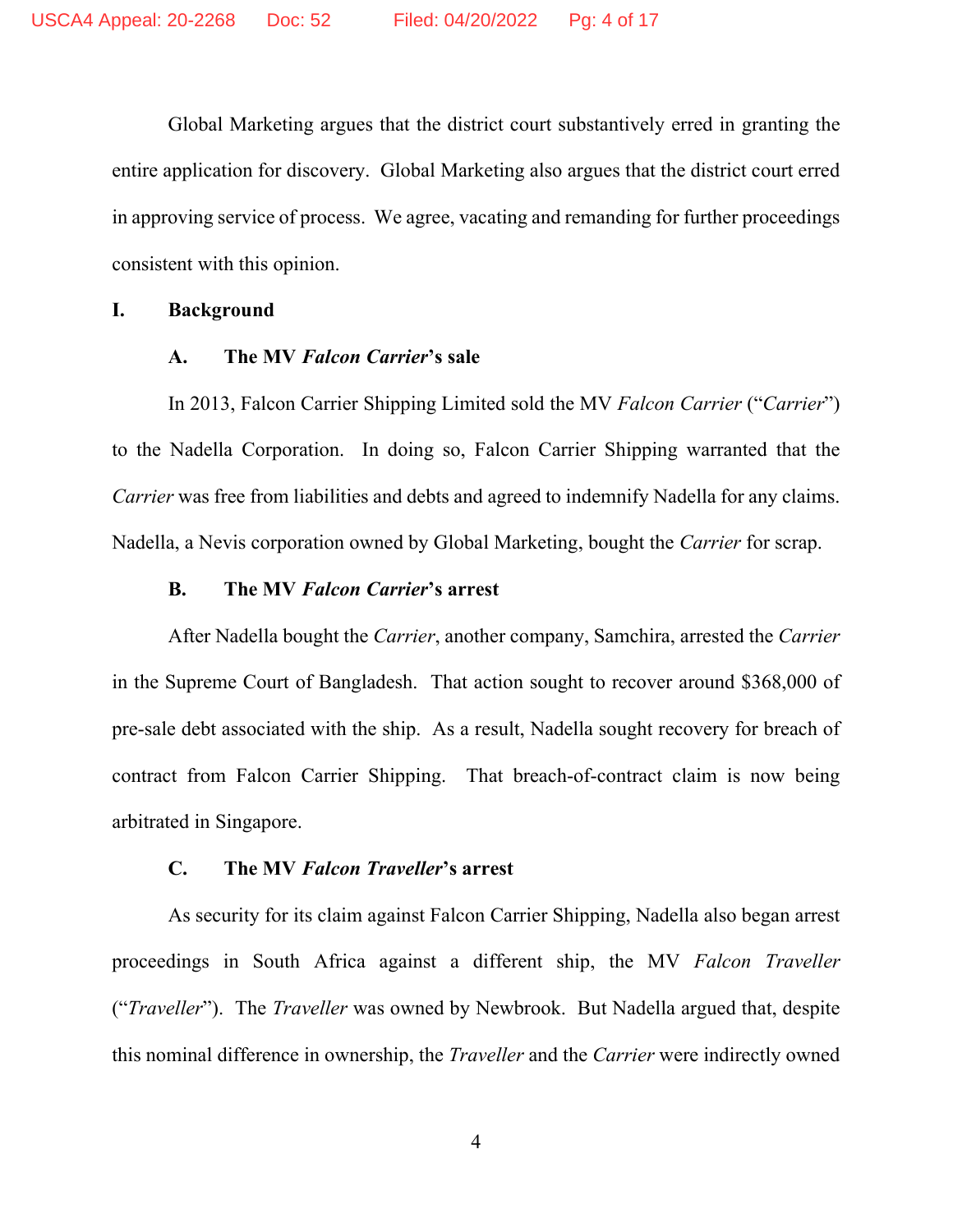by the same person and so were "associated" vessels under South African law.<sup>[2](#page-4-0)</sup> But a South African court disagreed, even though it found the assertion to be "subjectively honest." The court determined that Falcon Carrier Shipping (and thus, before Nadella's purchase, the *Carrier*) was owned by Nico Poons, while Newbrook (and thus the *Traveller*) was owned by Nico's father Ronald Poons. Because the two ships were not "associated," Nadella could not arrest the *Traveller* to cover losses from the bad deal it got on the *Carrier*.

Newbrook then sued Nadella—also in South Africa—seeking damages for the *Traveller*'s wrongful arrest. The South African court ordered Nadella to post a bond to cover its liability to Newbrook and to pay various costs. Nadella, citing a lack of funds, failed to post that bond, or to pay costs as ordered, and that issue apparently is still pending in South Africa. *See Nadella Corp. v. Motor Vessel '*Falcon Confidence*'*, No. AC5/19, High Court of South Africa (Western Cape Division), 14 para. 43 (Apr. 28, 2021) ("April Judgment") (saved as ECF opinion attachment).<sup>[3](#page-4-1)</sup>

### **D. The MV** *Falcon Confidence***'s arrest**

Continuing its effort to secure its claim against Falcon Carrier Shipping, Nadella arrested another ship, the MV *Falcon Confidence* ("*Confidence*"), in South Africa in 2019. The *Confidence* is owned by Newbrook's subsidiary Falcon Confidence Shipping

<span id="page-4-0"></span><sup>&</sup>lt;sup>2</sup> While we need not dive deep into South African maritime law, roughly speaking, an "associated" ship is one that is owned by the same person or company who owned the "ship concerned" during the time the claim arose. Admiralty Jurisdiction Regulation Act 105 of 1983 § 7.

<span id="page-4-1"></span><sup>&</sup>lt;sup>3</sup> Global Marketing asked that we supplement the record by taking judicial notice of the April 2021 order by the South African court. We grant that request.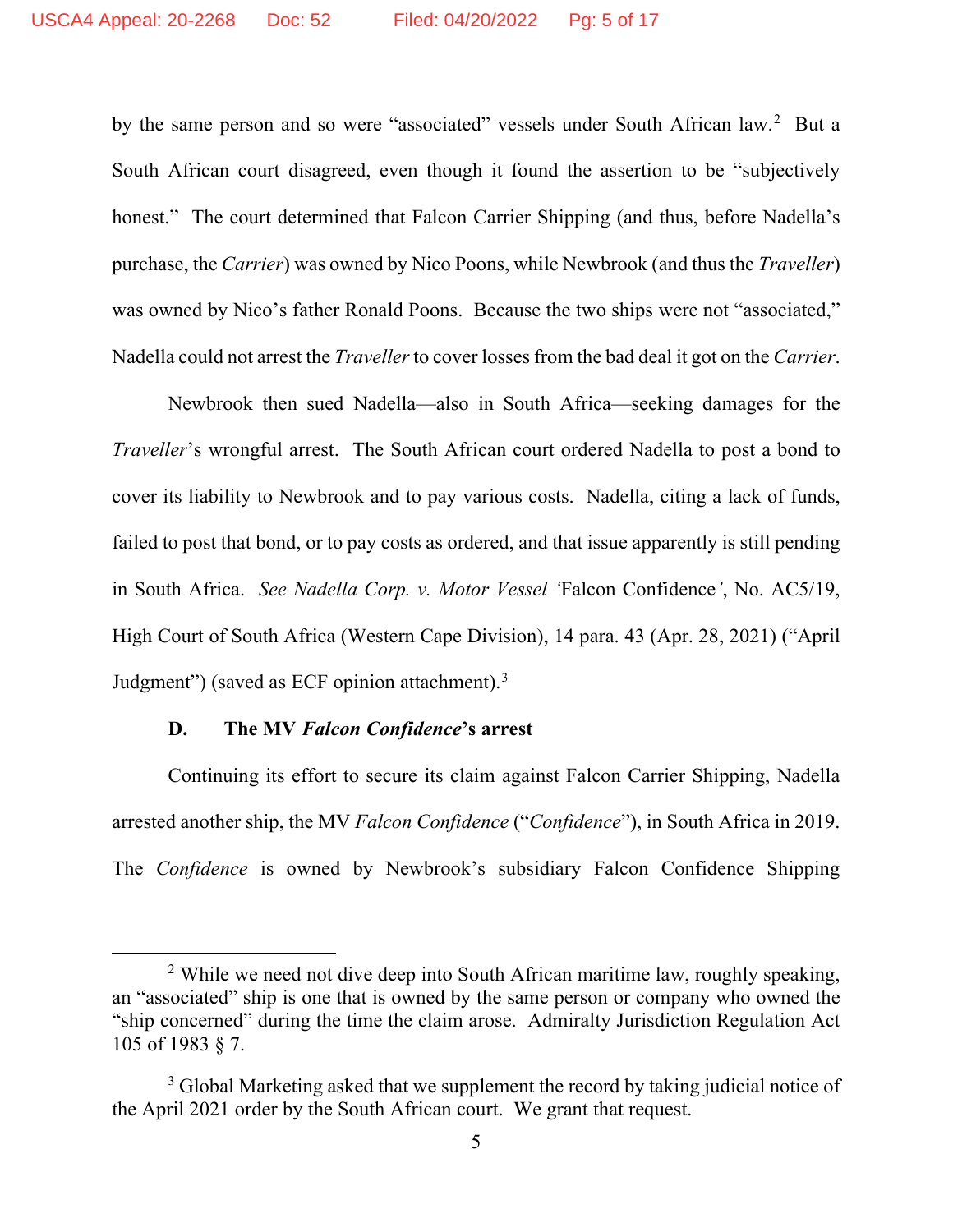Limited. [4](#page-5-0) Nadella and Falcon Confidence Shipping are now litigating in South African courts whether the *Confidence* is an associated vessel to the *Carrier*. As Newbrook and Falcon Confidence Shipping contend that the vessels are unrelated, they have alleged that the arrest was wrongful.

## **E. The Federal Court action**

That brings this journey to our shores. Newbrook believes that Nadella is owned by Global Marketing Systems, Inc., a Maryland corporation. Newbrook also believes Global Marketing is owned and controlled by Maryland resident Dr. Anil Sharma.<sup>[5](#page-5-1)</sup> So Newbrook filed an ex parte application under 28 U.S.C. § 1782 in Maryland federal district court seeking discovery for use in this ongoing saga.

Under § 1782, a party in a foreign proceeding can obtain a discovery order for materials from an American target for use in the foreign proceeding. These applications are often decided ex parte, with the target having a chance to later challenge the discovery order. *See, e.g.*, *Brandi-Dohrn v. IKB Deutsche Industriebank AG*, 673 F.3d 76, 82 (2d Cir. 2012).

<span id="page-5-0"></span> $4 \text{ In filing this } \S 1782 \text{ application},$  Newbrook was joined by its subsidiary. But as the reader will soon learn, the naming conventions used by Newbrook create some confusion. And that confusion ensnares even Newbrook itself. For example, the case's caption on Appellees' brief lists "Falcon *Confidential* Shipping Ltd.," as Newbrook's subsidiary. But their brief's contents—and *most* of the record—refer to "Falcon *Confidence* Shipping Ltd." We assume, for this appeal alone, that this reflects a scrivener's error and not separate entities.

<span id="page-5-1"></span><sup>&</sup>lt;sup>5</sup> While Sharma was named in the application, he has never been effectively served with a subpoena and has never appeared before the district court. So he could not be subject to discovery yet. He is thus not a party to this appeal, and we do not address issues related to him.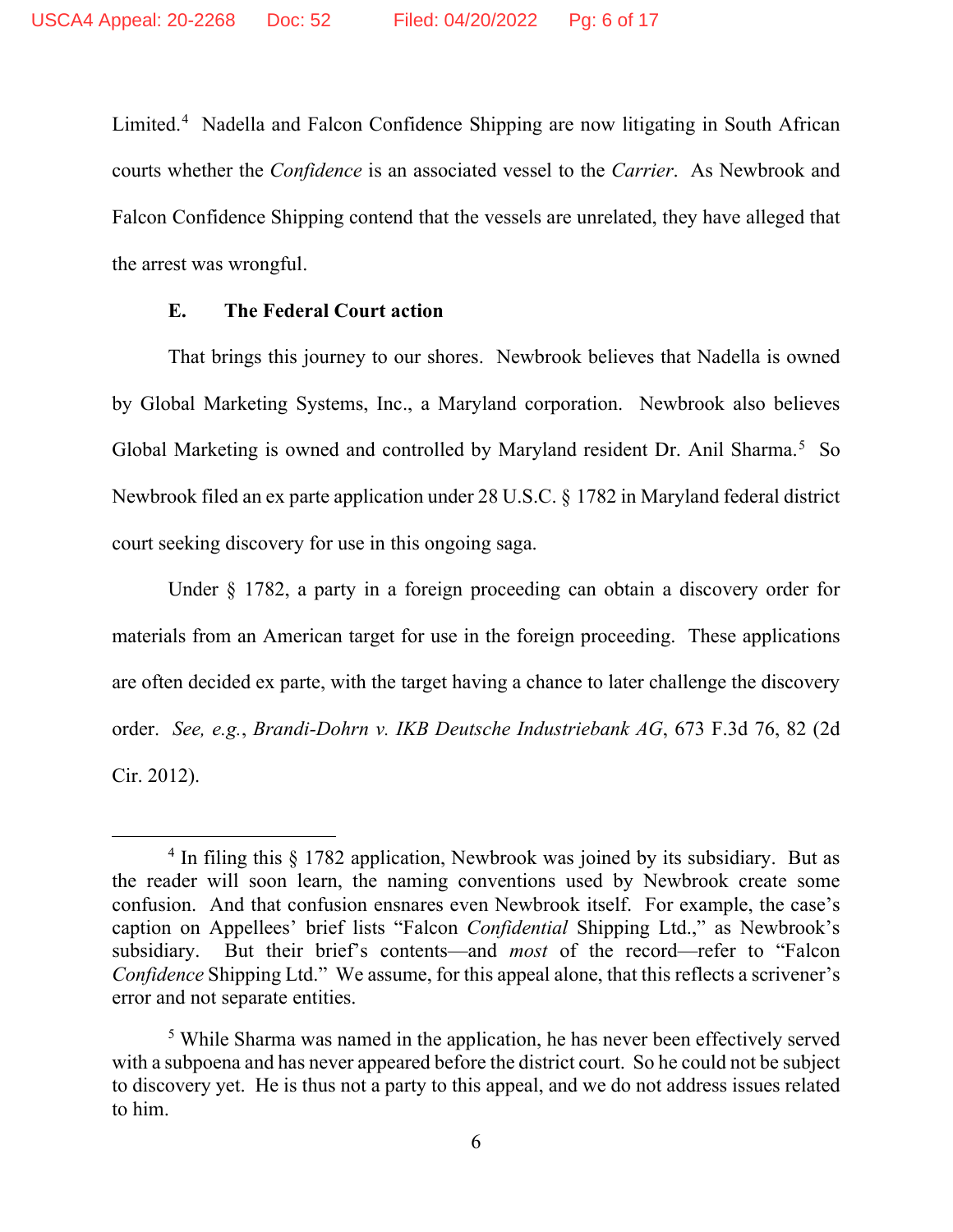Here, Newbrook's application sought information from Global Marketing and Dr. Sharma about "the circumstances surrounding Nadella's claim in the South African Action that the *Falcon Confidence* is a related ship to the *Falcon Carrier*." J.A. 12. Allegedly to support its claims of wrongful arrest—or more precisely, the claims of its subsidiary, Falcon Confidence Shipping—Newbrook requested a broad range of discovery including "documents and communications . . . sufficient to show any basis for Nadella's argument that the *Falcon Confidence* and *Falcon Carrier* are associated ships." J.A. 12. Newbrook also sought to depose Global Marketing and Dr. Sharma about topics including the "relation, affiliation, or connection" between the *Carrier* and the *Confidence*; the "ultimate beneficial ownership of Nadella" and "Sharma's relation, affiliation, or connection with Nadella"; "Nadella's intent or motive in arresting" both the *Confidence* and the *Traveller*; and information about Nadella's and Global Marketing's corporate forms. J.A. 40.

Newbrook's application was not limited to the current South Africa action involving the *Confidence*'s arrest. It also sought discovery for a contemplated action against Nadella in Nevis. But the district court rejected this action as too speculative, and Newbrook does not appeal that decision, so only the South African action is relevant here.

Based on the South Africa action, the district court granted Newbrook's ex parte discovery application in March 2020. Newbrook then tried to serve the subpoenas on Global Marketing by leaving them at Global Marketing's office with a trader—who appears to be involved in the purchase of ships or sale of scrap material. But the trader insisted that he was unauthorized to accept subpoenas. Global Marketing moved to strike service and quash the issued subpoenas on both service-of-process and substantive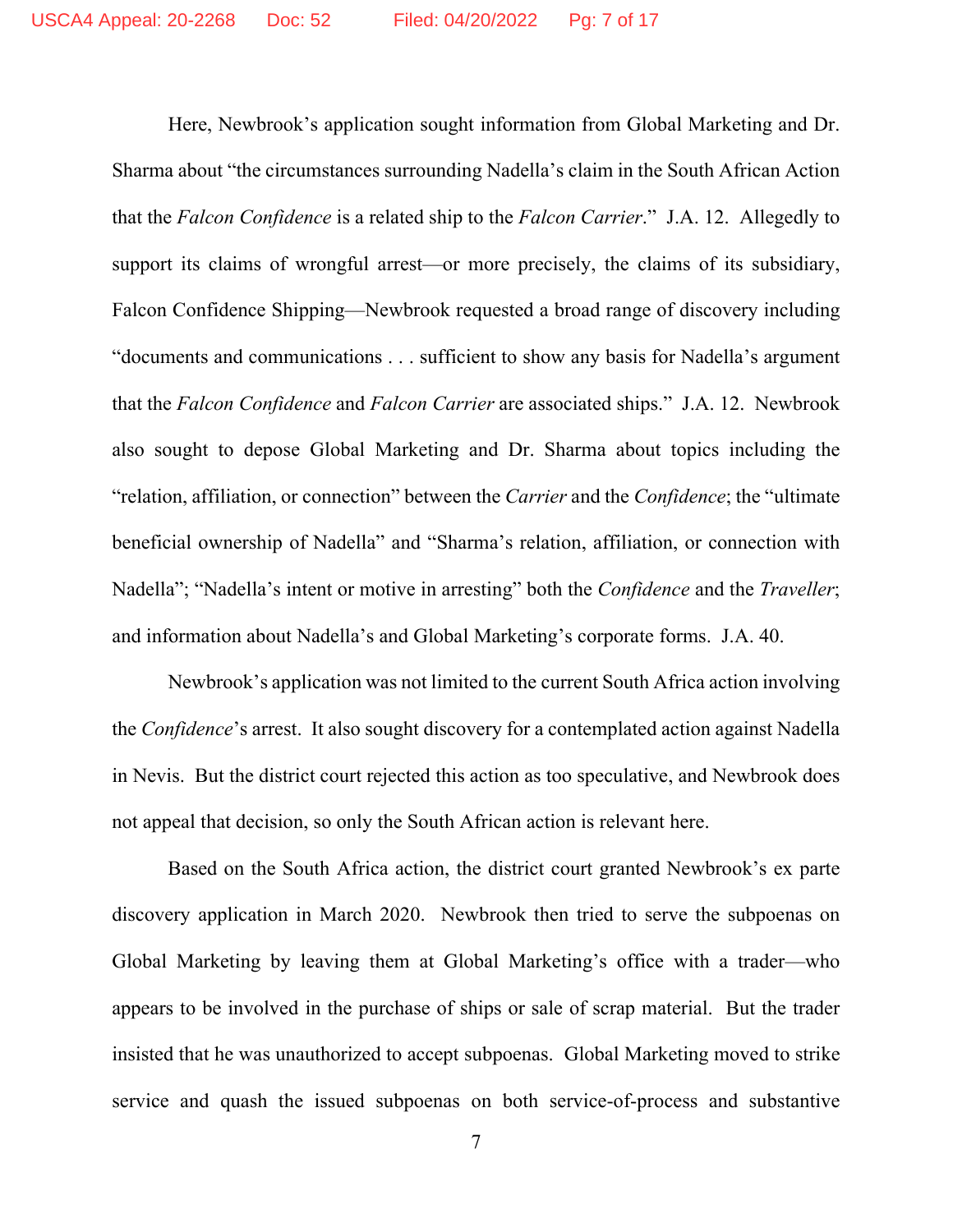grounds, arguing the service was improper because the subpoenas were not served on its registered agent and that the application for discovery was wrongly granted on its merits.

In November 2020, the district court denied Global Marketing's motion and ordered it to respond to the subpoena request within 30 days. Global Marketing timely appealed and persuaded the district court to stay the discovery order.

### **F. Recent South African court decision**

Before this Court heard oral argument, the South African court issued a new ruling in the *Confidence*-arrest litigation. There, Nadella sought to require Falcon Confidence Shipping to "make further and better discovery." April Judgment at 8 para. 24.<sup>[6](#page-7-0)</sup> The court granted that request and directed Falcon Confidence Shipping to produce the documents that Nadella requested. *Id.* at 19 para. 57.1. The court criticized Falcon Confidence Shipping for its "abject failure . . . to produce *any* documents of real substance pertaining to the management and control of the MV *Falcon Confidence*" and entered a punitive costs order against Falcon Confidence Shipping for "obstructing the conduct of the proceedings." *Id.* at 8 para. 23, 13 para. 39.

In the same order, the court also addressed Falcon Confidence Shipping's request to compel both oral witness testimony and the production of documents in support of its argument that Nadella was a shell company that acted with unclean hands by using its

<span id="page-7-0"></span> $6$  The documents Nadella sought pertained to  $(1)$  the incorporation and business of [Falcon Confidence Shipping] and the purchase, financing and mortgaging of the MV *Falcon Confidence*, and its management, operation and alleged control by the company and/or by Ronald and/or Nico Poons; and (2) various corporate entities or trusts . . . which [Nadella] alleges form the structure in terms of which control of the vessel ultimately vested in Nico Poons." April Judgment at 10 para. 30.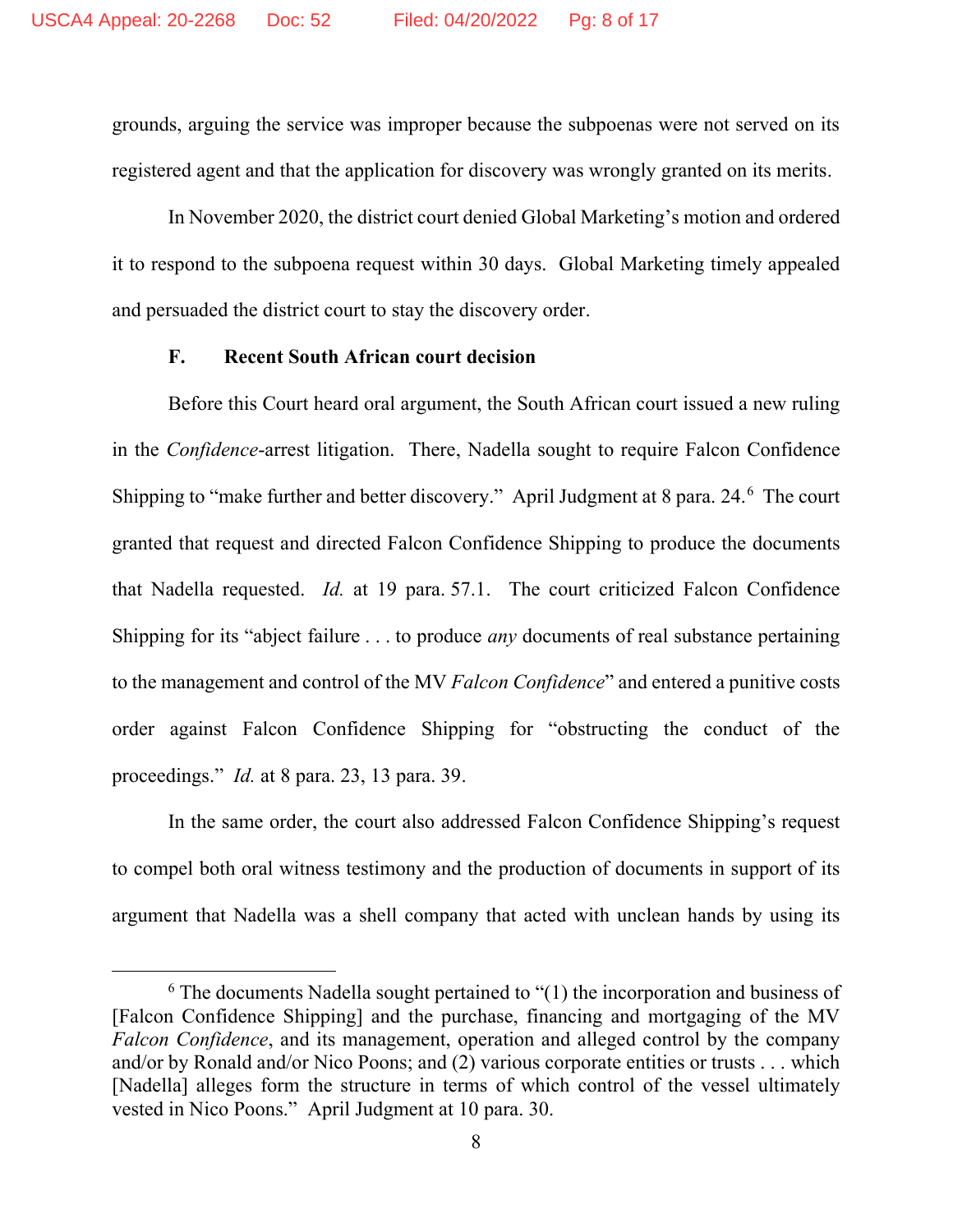corporate structure to avoid paying legal costs to Newbrook. *Id.* at 14 para. 41. If Nadella acted with unclean hands, Falcon Confidence Shipping argued that Nadella could not seek relief in South African courts. But the South African court rejected Falcon Confidence Shipping's application, determining that the papers it submitted did not raise a factual dispute justifying further evidentiary factfinding. *Id.* at 15 para. 46. The court found that Falcon Confidence Shipping's discovery requests amounted to no more than a "'fishing expedition' with a view to ascertaining whether there might be a possible defense available to them,'" which could not justify the discovery it sought. *Id.* at 17 para. 51. Finally, while not reaching a firm decision on the issue, the court expressed doubt that an unclean-hands defense was viable under the circumstances given recent amendments to the South African Constitution. *Id.* at 16–17 para. 50.

## **II. Discussion**

The district court's § 1782 order is a final order, so we have jurisdiction under 28 U.S.C. § 1291. *See In re Naranjo*, 768 F.3d 332, 347 (4th Cir. 2014) ("Because the § 1782 order is a sufficiently final order, we have subject matter jurisdiction to hear an immediate appeal from a district court's order granting discovery under that statute."). And that final order encompasses the Global Marketing's challenge to the service of process. *See id. at* 343. We review the § 1782 order for abuse of discretion. *In re Letter of Request from Amtsgericht Ingolstadt, Fed. Republic of Germany*, 82 F.3d 590, 592 (4th Cir. 1996). And we review de novo the district court's denial of the motion to quash for insufficient service of process. *Colleton Prep. Academy, Inc. v. Hoover Univ., Inc.*, 616 F.3d 413, 421 n.9 (4th Cir. 2010).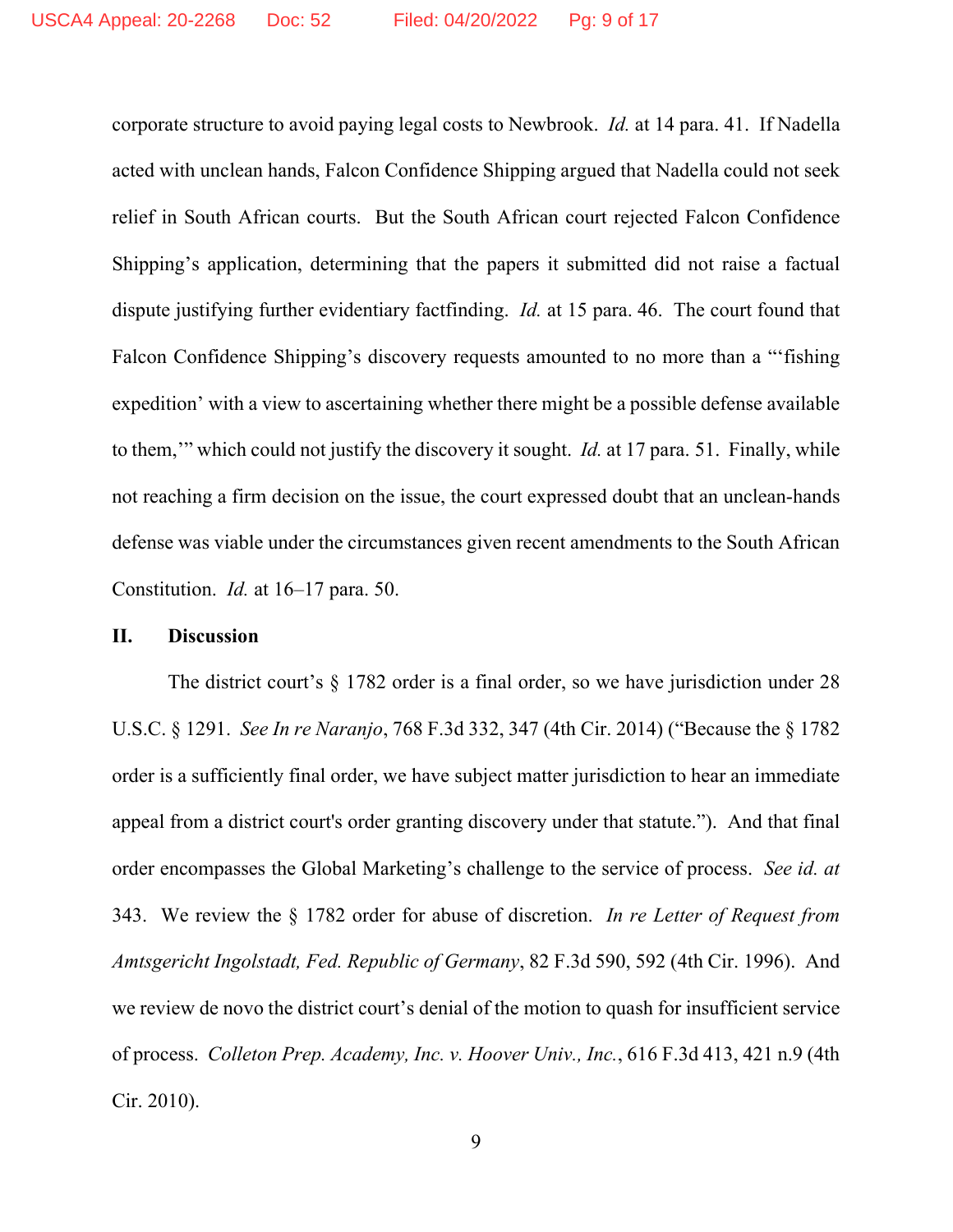# **A. 28 U.S.C § 1782**

Section 1782 represents nearly 150 years of efforts by Congress to encourage collaboration with foreign tribunals. *See* Act of March 3, 1873, ch. 245, 17 Stat. 581. The modern § 1782(a) provides:

The district court of the district in which a person resides or is found may order him to give his testimony or statement or to produce a document or other thing for use in a proceeding in a foreign or international tribunal, including criminal investigations conducted before formal accusation. The order may be made pursuant to a letter rogatory issued, or request made, by a foreign or international tribunal or upon the application of any interested person and may direct that the testimony or statement be given, or the document or other thing be produced, before a person appointed by the court.

The statute identifies four mandatory conditions that must be satisfied before an application can be granted: (1) The application must be made to the "district court for the district in which the person resides or is found"; (2) the application must come from "an interested person" or a foreign tribunal; (3) the application must seek evidence, including "testimony" or "a document"; and (4) the evidence sought by the application must be "for use in a proceeding in a foreign or international tribunal." § 1782(a); *see Intel Corp. v. Advanced Micro Devices, Inc.*, 542 U.S. 241, 246 (2004).

We agree with the district court that the first three requirements are met here: The application was made to the proper court, was made "by an interested person,"[7](#page-9-0) and seeks

<span id="page-9-0"></span> $<sup>7</sup>$  An "interested person" includes legal persons, such as business associations like</sup> Falcon Confidence Shipping and Newbrook. *See Intel*, 542 U.S. at 257. Falcon Confidence Shipping is a party to the proceeding in South Africa and qualifies as an interested party. (That is true so long as our assumption on appeal that references to Falcon *Confidential* Shipping are scrivener's errors.) It is less clear whether Newbrook—the parent company for Falcon Confidence Shipping—is an interested party to that action. But (Continued)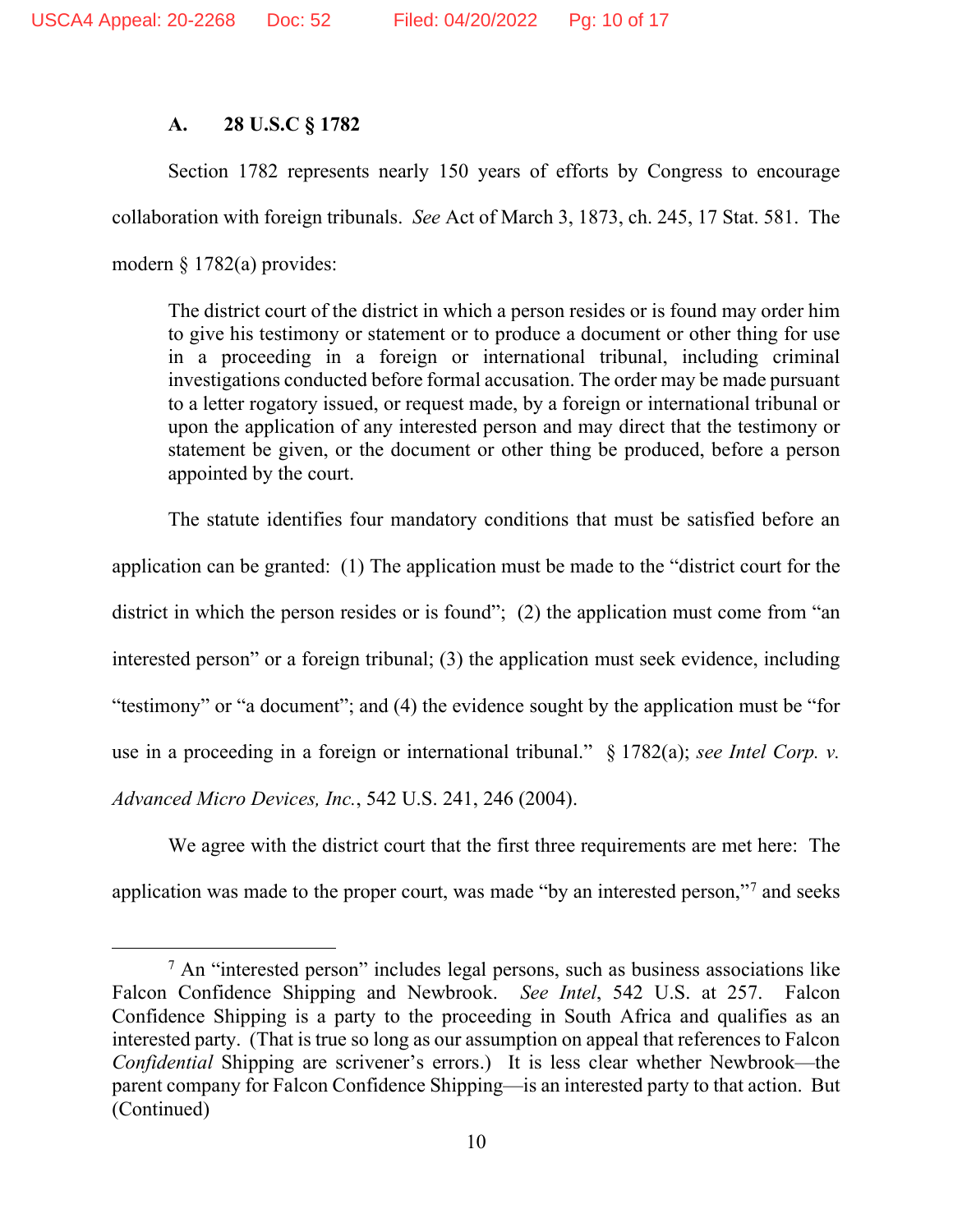testimonial and documentary evidence. *See In re Clerici*, 481 F.3d 1324, 1331–32 (11th Cir. 2007).

But the last condition—that the evidence sought must be "for use" in a foreign proceeding—is not fully satisfied. The statute refers to each piece of relevant evidence in the singular, stating that a district court may order a person to give "his testimony or statement or to produce *a* document or *other thing* for use in a [foreign] proceeding," § 1782(a), so the applicant must show that each thing (or at least each category of things) sought is "for use" in the foreign proceeding. Merely showing that some evidence sought within the application as a whole has some "use" is not sufficient. That does not mean that each thing or category of things sought must be essential for victory in the foreign proceeding. *Mees v. Buiter*, 793 F.3d 291, 298 (2d Cir. 2015). But the court must find that there is a reasonable possibility that the evidence sought "will be employed with some advantage or serve some use in the proceeding." *Id*.

Two foreign proceedings were identified by Newbrook: the ongoing South African action related to the *Confidence*'s arrest and a proposed action in Nevis. The district court found that the South African action qualified but rejected the Nevis action as too speculative to be a "proceeding," a decision Newbrook does not challenge. But the Nevis action, Newbrook admitted, was the basis for seeking some of the evidence. And the district court seemed to agree that some evidence sought was for use in Nevis. Yet even after finding the Nevis action did not qualify as a proceeding because it was too speculative,

given the application is supported by one interested person, we need not decide whether Newbrook has a legitimate "interest" under § 1782 on appeal.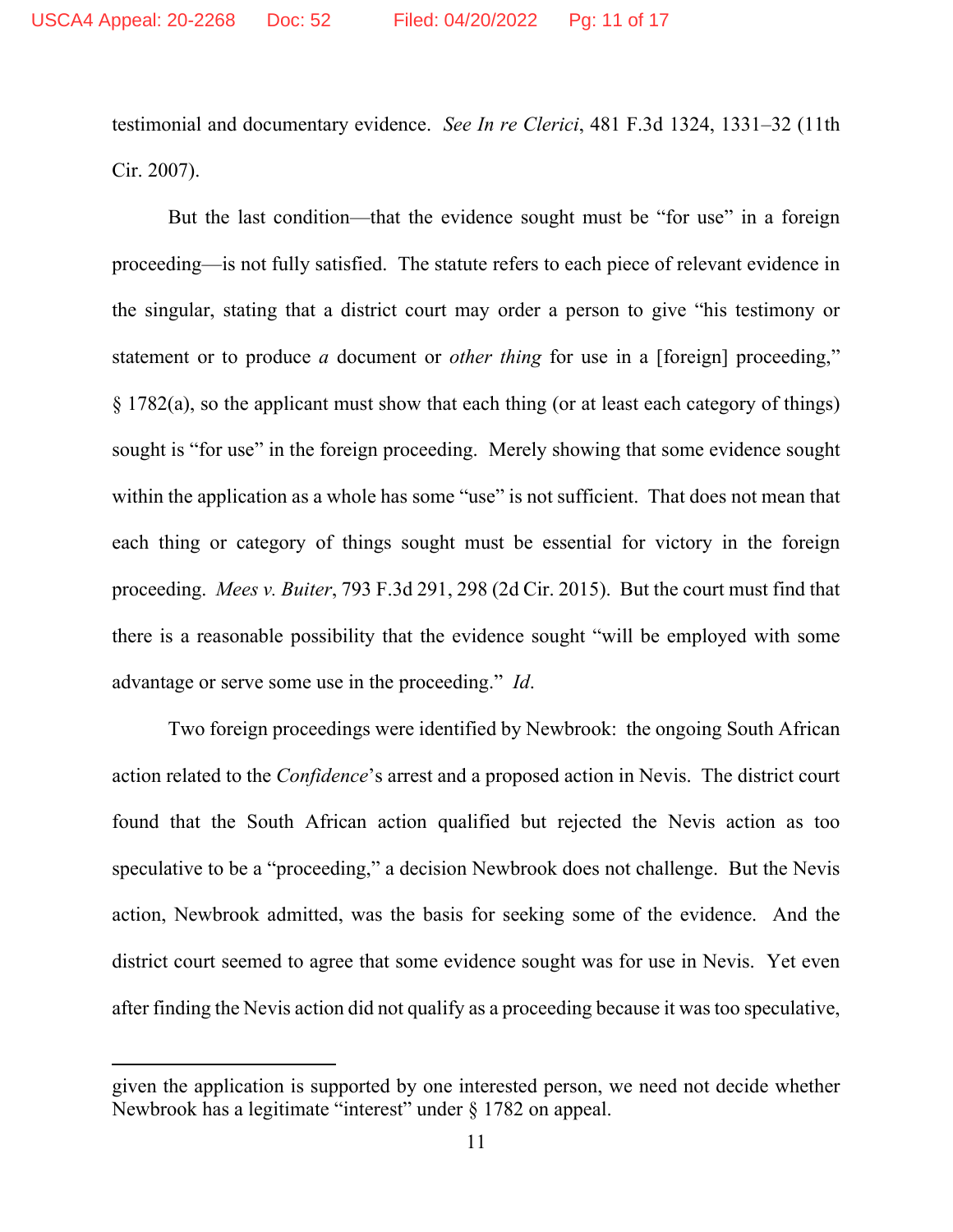the district court granted the entire § 1782 application, without restricting the evidence sought to what would be "for use" in the South Africa action.

Newbrook suggests that the district court implicitly limited the discovery application to items that would be for use in South Africa. We do not read the district court's order as imposing such a limitation, given that it stated that it was denying Global Marketing's motion to quash and generally ordered Global Marketing to respond. Nor should it fall to Global Marketing to guess at which documents Newbrook wants for which actions; if the district court narrowed the subpoena's scope, it should say so clearly so that Global Marketing knows which documents it must produce and what, if any, deposition questions it must be prepared to answer.

There may well be some overlap between the two actions but satisfying the for-use condition required specifying the evidence sought for the South African action (the only qualifying foreign action). Merely including one permissible category cannot bless a list of other, impermissibly sought evidence. This record's complexity counsels us to vacate and remand this issue to the district court, to determine which evidence, if any, is really "for use" in the South African action. This is particularly appropriate after the recent South African court decision clarified the scope of the South African proceedings and required Falcon Confidence Shipping to comply with existing discovery requests in that jurisdiction, which may well bear on the "for use" requirement (and also perhaps the discretionary *Intel* factors discussed below).

If the district court determines on remand that certain evidence is "for use" in the South Africa action, that would not end the inquiry. For even where these four statutory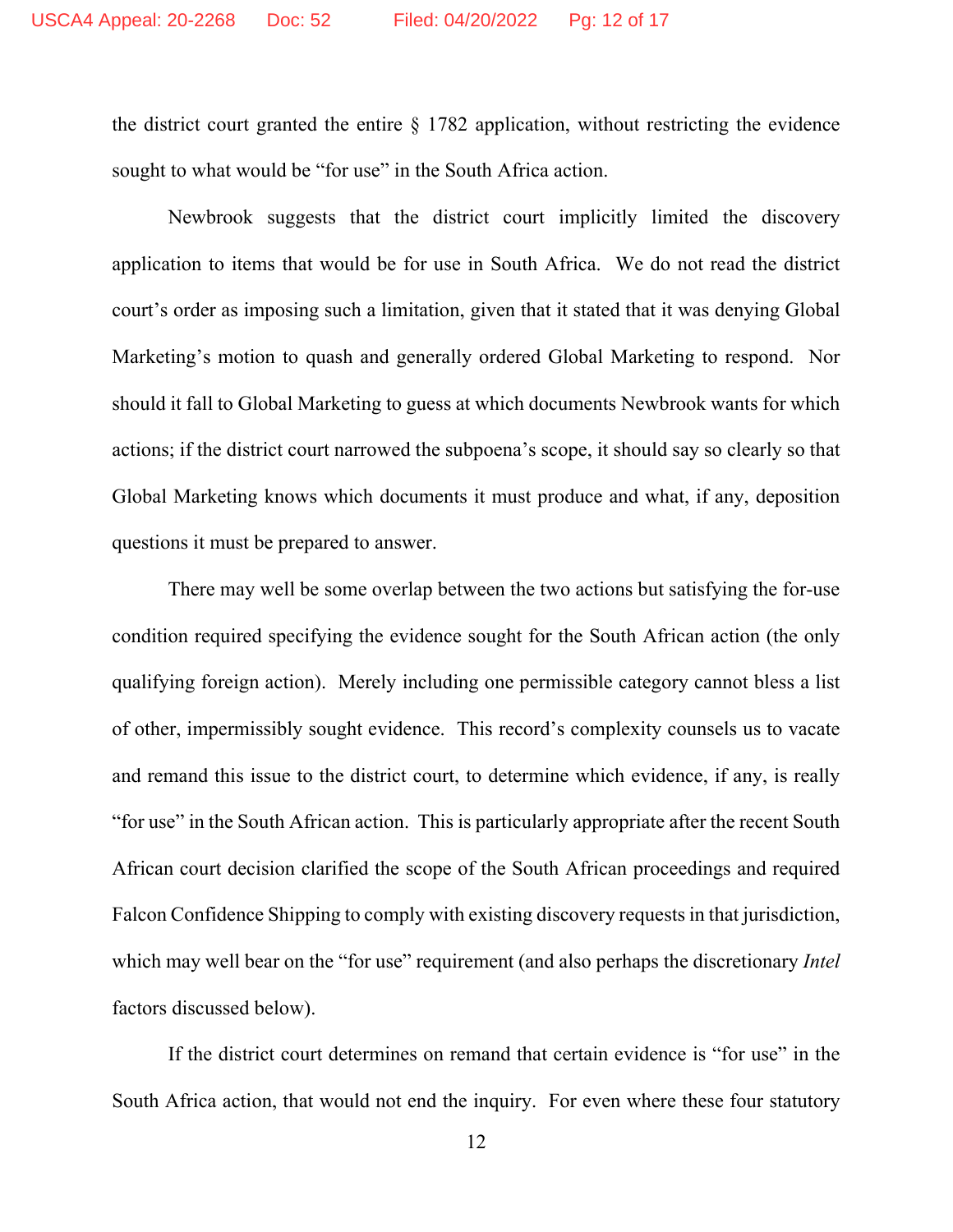conditions are satisfied, the district court retains discretion in granting or denying these orders. *Intel*, 542 U.S. at 247 ("[Section] 1782(a) authorizes, but does not require, a federal district court to provide judicial assistance."); *see also* § 1782 (stating that a "district court ... *may* order" the discovery (emphasis added)). The Supreme Court has explained that in exercising its discretion, the court should conduct an equity-like balancing test, paying particular attention to the four factors identified in *Intel*: (1) the involvement of "the person from whom discovery is sought" in the foreign proceeding, (2) "the nature of the foreign tribunal, the character of the proceedings underway abroad, and the receptivity of the foreign government, court or agency to U.S. federal-court judicial assistance," (3) "whether the  $\S 1782(a)$  request conceals an attempt to circumvent foreign proof-gathering restrictions or other policies of a foreign country or the United States," and (4) whether the request is "unduly intrusive or burdensome" in which case it "may be rejected or trimmed." *Intel*, 542 U.S. at 264–65. Like the threshold requirements, these four discretionary factors should be applied to each thing sought by the application. The ultimate balance remains well within the district court's broad discretion and addresses common discovery concerns. *Cf*. *Virginia Dep't of Corr. v. Jordan*, 921 F.3d 180, 189 (4th Cir. 2019) (discussing when a Rule 45 subpoena subjects a non-party to undue burden). So we leave this consideration to the district court on remand.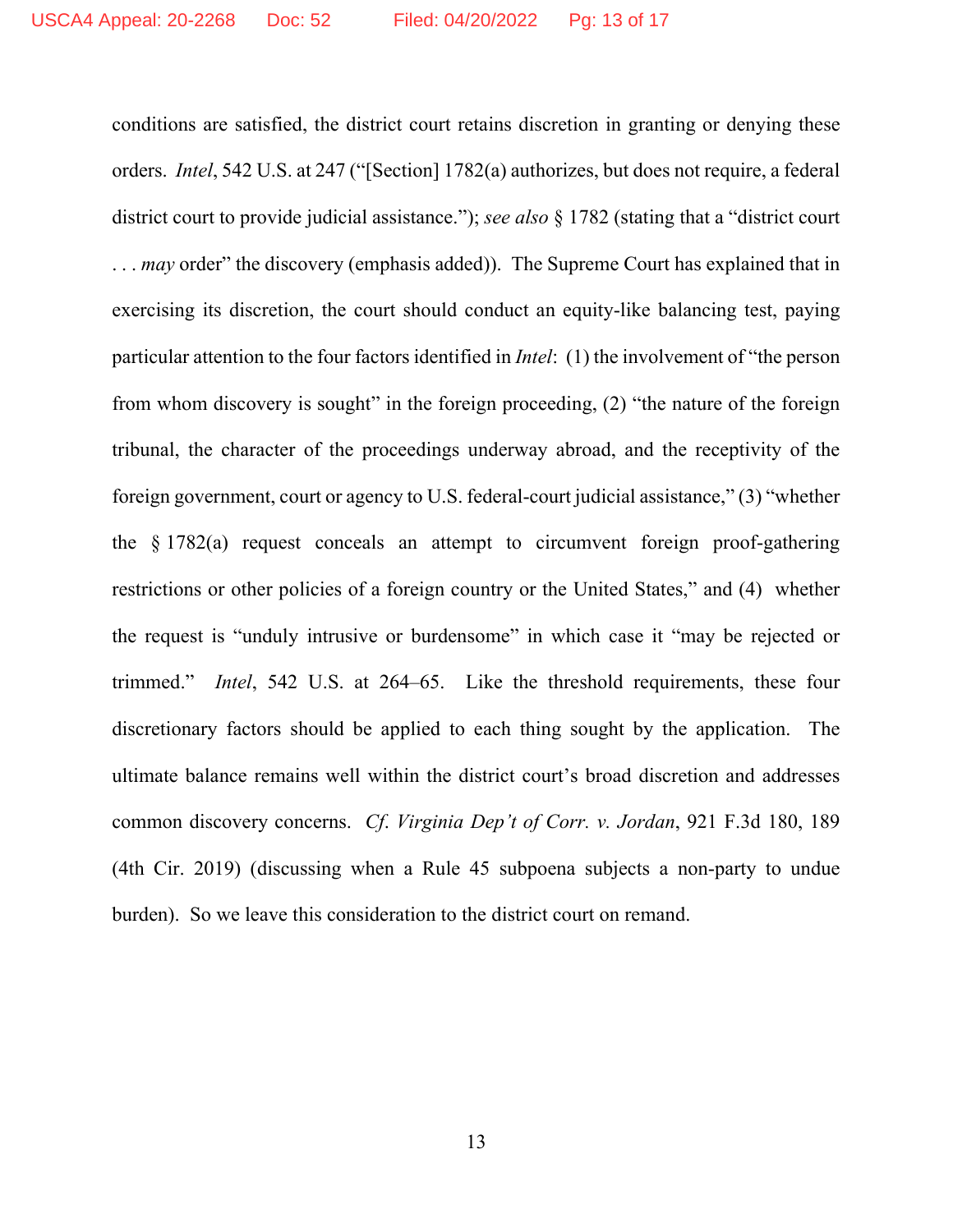In remanding, we leave in the district court's capable hands what evidence satisfies the for-use condition and how the discretionary *Intel* factors should be applied to any evidence that does.<sup>[8](#page-13-0)</sup>

#### **B. Adequacy of Service of Subpoenas**

Section 1782 orders are generally governed by the Federal Rules of Civil Procedure. § 1782 ("To the extent that the order does not prescribe otherwise, the testimony or statement shall be taken, and the document or other thing produced, in accordance with the Federal Rules of Civil Procedure."); *see Gov't of Ghana v. ProEnergy Servs., LLC*, 677 F.3d 340, 343 (8th Cir. 2012). Though the district judge can prescribe different rules, the court here agreed that the discovery sought "shall be governed by the Federal Rules of Civil Procedure." J.A. 67; *see* 28 U.S.C. §1782 (noting that the district court "may prescribe the practice and procedure, which may be in whole or part the practice and procedure of the foreign country or the international tribunal, for taking the testimony or statement or producing the document or other thing").

The district court's order authorized Newbrook "to use and serve a subpoena on the Discovery Targets" to compel discovery. J.A. 67. Federal Rule of Civil Procedure 45 governs a subpoena's service, and "requires delivering a copy to the named person." Fed. R. Civ. P. 45(b)(1). But for a corporation or other artificial entity, the entity is not a "person" on whom service can be directly made. *See* 9 James Wm. Moore et al., *Moore's* 

<span id="page-13-0"></span><sup>&</sup>lt;sup>8</sup> We also note that the order to comply could be read to suggest that Sharma must individually comply with the discovery required from him. But before the court may order discovery from Sharma, he must be served.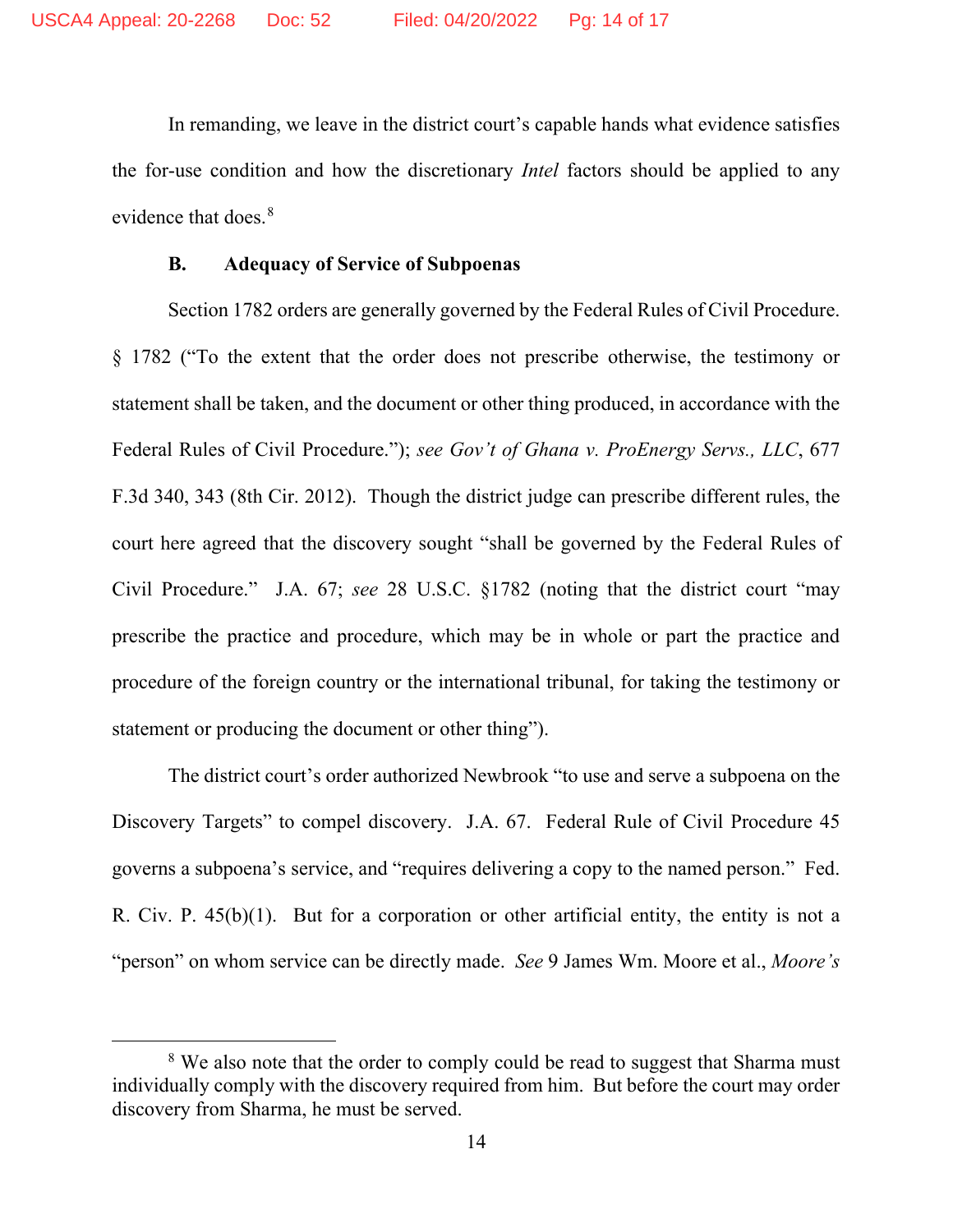*Federal Practice - Civil* § 45.21 (2021). A plaintiff cannot hand a document directly to an abstraction, so that abstraction must be served through an agent. *See Daimler AG v. Bauman*, 571 U.S. 117, 135 n. 13 (2014) ("A corporation is a distinct legal entity that can act only through its agents.") (quoting 1 William Fletcher, *Fletcher Cyclopedia of the Law of Corporations* § 30, at 30 (Supp. 2012–2013)).

But the question remains to which agent the subpoena must be "delivered," and how. Fortunately, the Federal Rules give us some guidance by showing how to serve corporations generally. Rule 4(h)(1) identifies two ways a domestic corporation may be served with a summons and complaint:

(A) in the manner prescribed by Rule  $4(e)(1)$  for serving an individual; or

(B) by delivering a copy of the summons and of the complaint to an officer, a managing or general agent, or any other agent authorized by appointment or by law to receive service of process and—if the agent is one authorized by statute and the statute so requires—by also mailing a copy of each to the defendant.

Rule 4(e)(1) permits an individual to be served in a manner permitted by "state law for serving a summons in an action brought in courts of general jurisdiction in the state where the district court is located or where service is made." Maryland Rule 2-124(d) first provides for service upon a corporation "by serving its resident agent, president, secretary, or treasurer." But "if a good faith attempt to serve the resident agent, president, secretary, or treasurer has failed, service may be made by serving the manager, any director, vice president, assistant secretary, assistant treasurer, or other person expressly or impliedly authorized to receive service of process." Maryland Rule 2-124(d).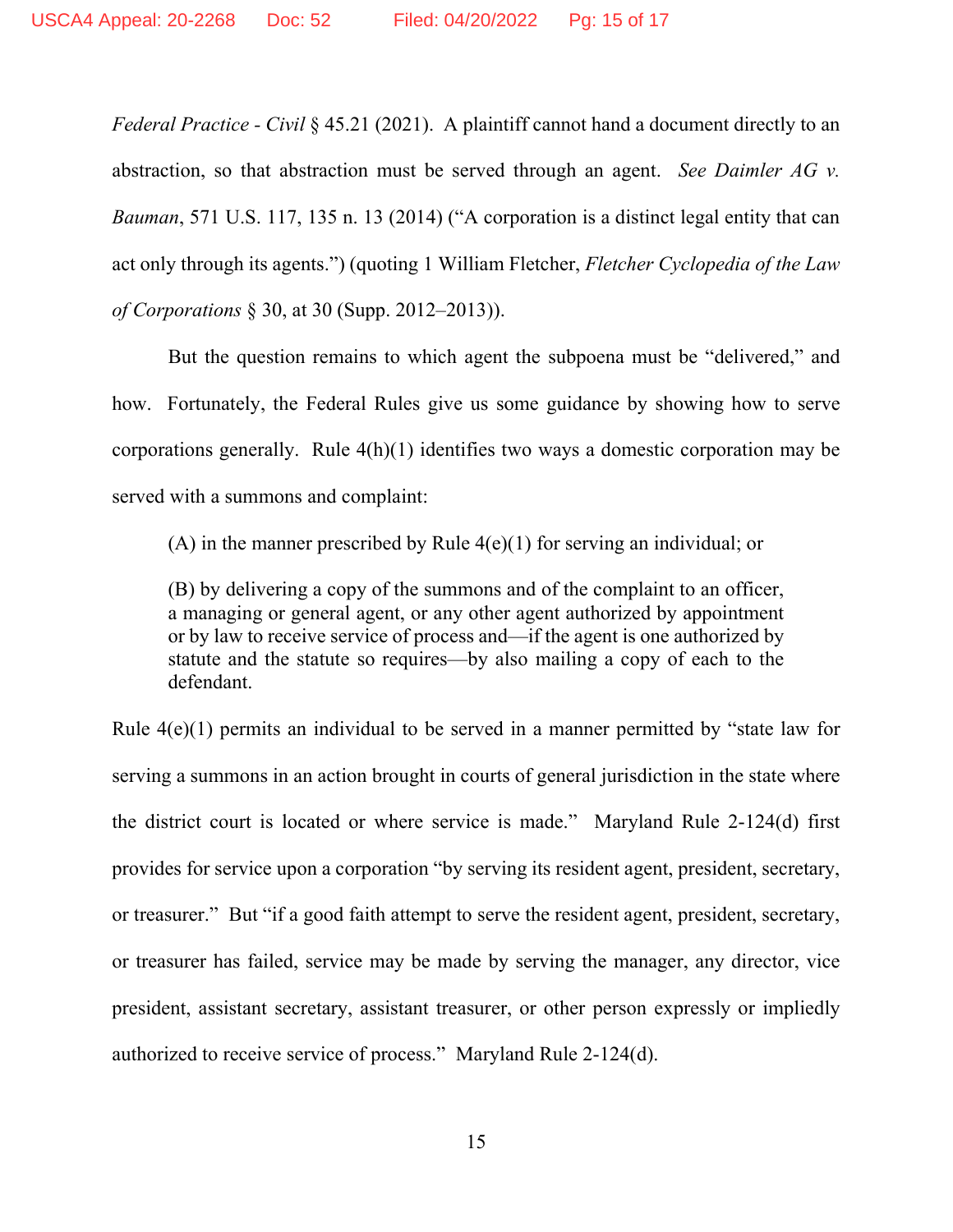The second service method for a corporation also expressly permits "delivering" the complaint to certain officers or agents: "an officer, a managing or general agent, or any other agent authorized by appointment or by law to receive service of process." Fed. R. Civ. P. 4(h)(1)(B). So to satisfy Rule 45's mandate of "delivering a copy to the named person" when the "person" is a corporation, there must be delivery to an appropriate agent, as identified by Rule 4(h).

Some courts have ventured beyond that required by the Rules to permit service by any means that provides actual notice. Doing so, they have reasoned, conserves resources that would be wasted if compliance with the Rules was required. *Stiles v. Walmart, Inc.*, No. 1:20-mc-002, 2020 WL 1976426, at \*4 (S.D. Ohio Apr. 24, 2020); *see Greenway Enterprises, Inc. v. CSI Eng'g, P.C.,* No. AW-07-2762, 2008 WL 11509733, at \*1 (D. Md. May 23, 2008). And we do not doubt that broader means of service would save resources though perhaps imposing other costs. But regardless of its wisdom, Rule 45 requires that the subpoena be served by "delivering a copy to the named person." Actual notice with no delivery to the named person fails to satisfy the Rule's demands.<sup>[9](#page-15-0)</sup>

<span id="page-15-0"></span><sup>&</sup>lt;sup>9</sup> While we hold that there must be delivery, we need not decide here "how" that delivery must occur. The predominant view appears to be that the delivery must be directly delivered by a process server personally (often referred to as "personal service"). *See*  Charles A. Wright & Arthur A. Miller, 9A *Federal Practice and Procedure* § 2454 (3d ed. 2021). But at least one Circuit Court has suggested that delivery under Rule 45 may be accomplished through certified mail by the United States Postal Service. *See Ott v. City of Milwaukee*, 682 F.3d 552, 557 (7th Cir. 2012) (finding certified mail satisfies Rule 45's delivery requirement because the postal agent qualifies as "the person at least 18 years of age" such that the postal proof-of-delivery record shows a "delivery"); *see also Hall v. Sullivan*, 229 F.R.D. 501, 503–06 (D. Md. 2005). Certified mail was not used here so we need not delve into whether delivery methods such as certified mail to a corporate agent would suffice.